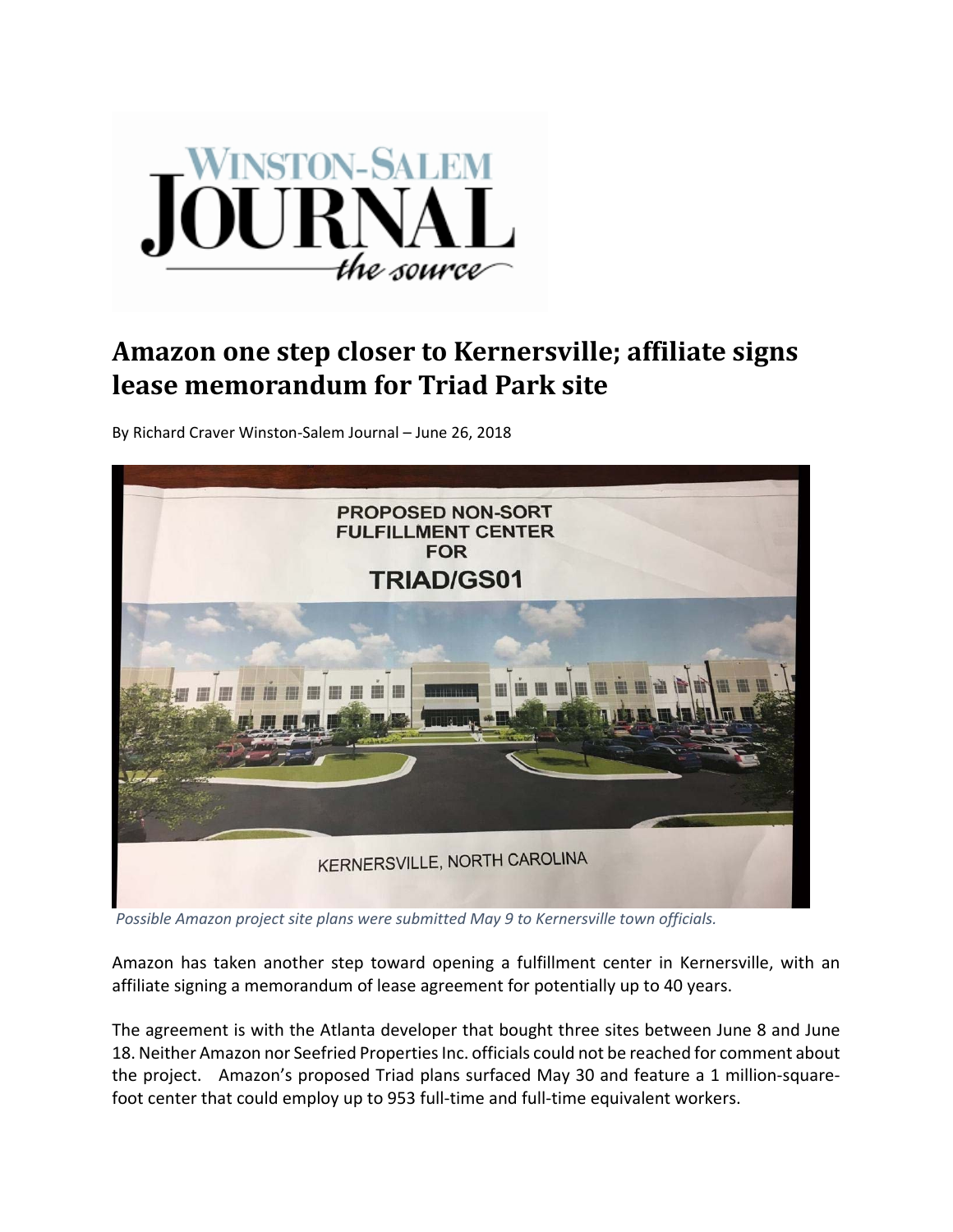The site is near the FedEx Ground operations on Old Greensboro Road in Kernersville. It's within 10 miles of the FedEx sorting hub at Piedmont Triad International Airport.

According to the Guilford County Register of Deeds office, HPC‐Seefried NC I LLC has made three land purchases between June 8 and June 18. Seefried has developed similar fulfillment centers for the online retailing giant.

The lease agreement, signed June 15, is with Amazon.com DEDC LLC, based in Delaware.

The initial lease would run for 15 years, or 180 months. The agreement allows Amazon to extend the lease five times at five years each.

The memorandum also gives the Amazon affiliate the rights of first offer and first refusal to buy the property during the terms of the lease. The memorandum was signed by Jonathan Levy, a vice president for the Amazon affiliate.

Jeff Hatling, Kernersville's community development director, said Tuesday that the town "has not been notified of the tenant for the Kernersville fulfillment center."

John H. Boyd, a national site‐selection expert based in New Jersey, said Monday that the Charlotte plans for a \$200 million fulfillment center "are definitely an in‐addition‐to project for Amazon" along with the Kernersville project.

Boyd has projected the Kernersville fulfillment center could represent a \$150 million capital investment.

"Amazon recognized, under its new growth strategy, that it is shy of distribution centers in North Carolina," Boyd said.

The biggest lot was purchased for \$10.41 million in the Triad Business Park subdivision. The seller was TDO Land Holding LLC, listed with Arthur Samet as its manager and an address of 309 Gallimore Dairy Road, Suite 102.

Adjacent lots were sold by Brian and Kris Dooley of Colfax for \$500,000, and by Andrea and Mark Harris II of Colfax for \$295,000.

"Triad Business Park does not require any board or commission action," Hatling said June 6. "The only active project we are working on is Project Triad (the development of the business park). We're currently reviewing construction plans."

Hatling said that process typically takes between 30 and 60 days "depending how fast everyone is reacting to review comments."